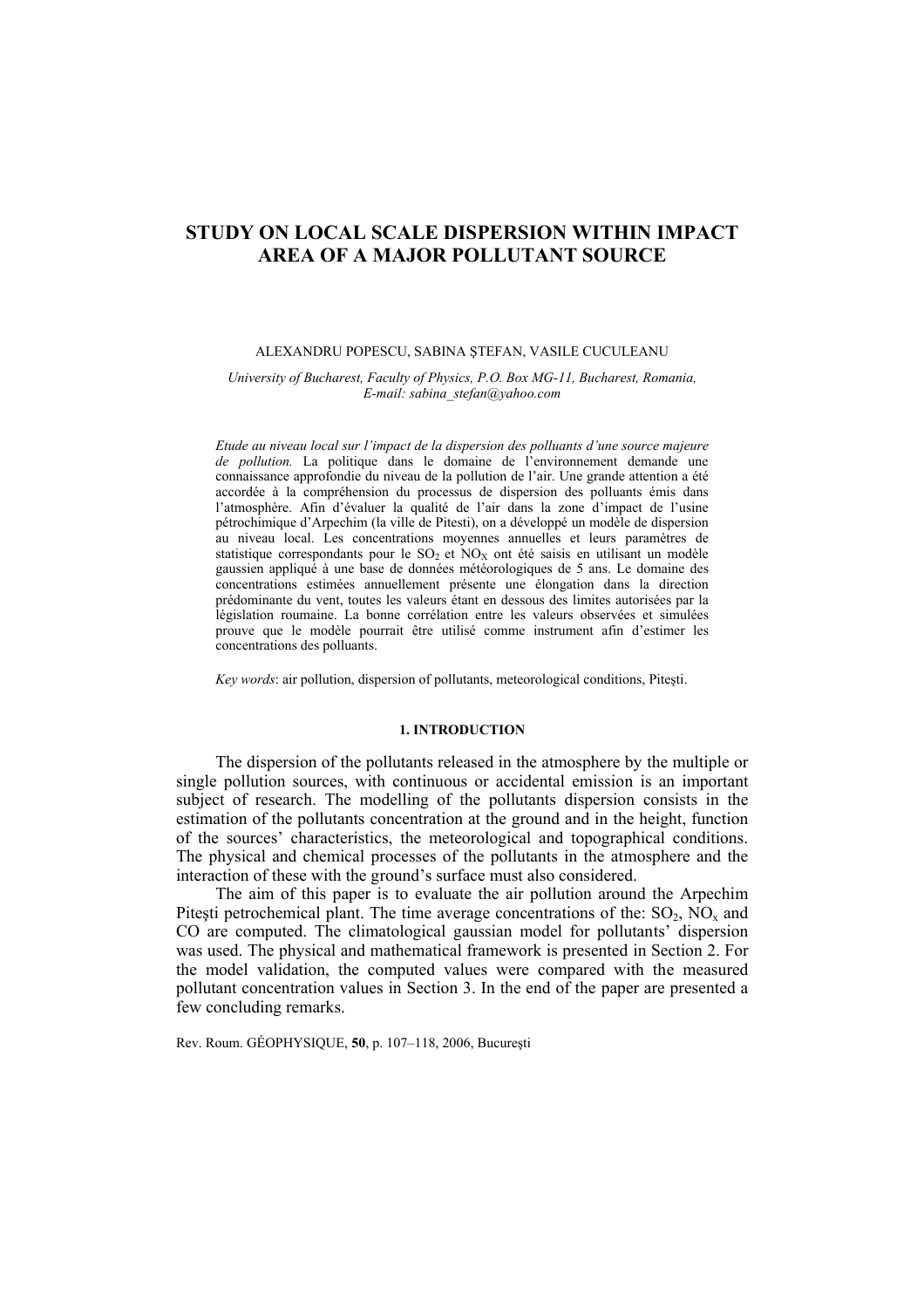## **2. PHYSICAL AND MATHEMATICAL FRAMEWORK**

To evaluate the pollutant's concentration by the Gaussian model, the equations of Novak (1976) are used:

a) For unlimited mixing, so doesn't exist a thermal inversion or the atmosphere is stable the Gaussian solution for a continuous point source is:

$$
\overline{C}(x, y, z) = \frac{Q}{2\pi\sigma_y \sigma_z u} \exp\left(-\frac{y^2}{\sigma_y^2}\right) g(z, H)
$$
  
 
$$
g(z, H) = \exp\left[-\frac{I}{2}\left(\frac{(z - H)^2}{\sigma_z^2}\right)\right] + \exp\left[-\frac{I}{2}\left(\frac{(z + H)^2}{\sigma_z^2}\right)\right]
$$
 (1)

b) If the value of the dispersion parameter  $\sigma_z > 1.6$  *h*<sub>s</sub>, and the atmosphere is unstable or neutral:

$$
\overline{C}(x, y, z) = \frac{Q}{\sqrt{2\pi}\sigma_y h_s} \exp\left(-\frac{y^2}{2\sigma_y^2}\right)
$$
 (2)

In this case, the pollutant is uniform mixed in the planetary boundary layer, and the concentration doesn't depend on the *z* height.

c) If the atmosphere is unstable or neutral, and the dispersion parameter value is  $\sigma_z$  < 1.6  $h_s$ :

$$
\overline{C}(x, y, z) = \frac{Q}{2\pi\sigma_y \sigma_z u} \exp\left(-\frac{y^2}{2\sigma_y^2}\right) \cdot g(h_s)
$$
\n
$$
g(h_s) = \sum_{k=-4}^{k=+4} \left\{ \exp\left[-\frac{I}{2}\left(\frac{(z-H+2k h_s)^2}{\sigma_z^2}\right)\right] + \exp\left[-\frac{I}{2}\left(\frac{(z+H+2k h_s)^2}{\sigma_z^2}\right)\right] \right\}
$$
\n(3)

Consequently, in the case of the thermal inversions, the pollutant can't be dispersed on the vertical according to the equation (1), due to the reflection at the inversion surface.

The *main meteorological parameters* that determine the pollutants' dispersion process in the atmosphere are: the wind's direction and the atmosphere's stability.

The six stability classes of Pasquill-Gifford were used for the climatological model. The average wind speed at the *h* height of pollutant's source is calculated with the equation:

$$
\overline{u}(h) = \overline{u}_h x \left(\frac{h}{h_0}\right)^p
$$
 (4)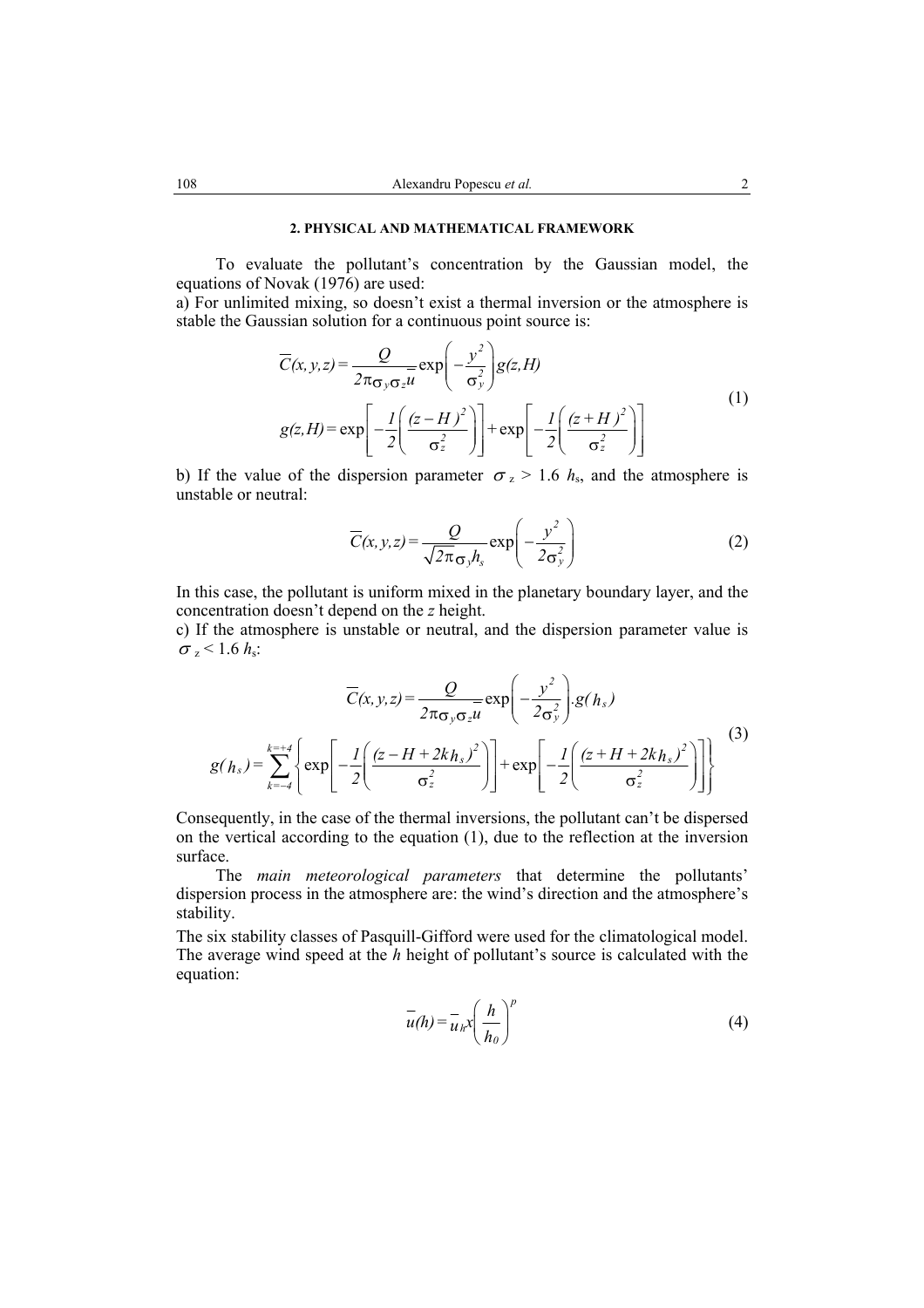where  $h_0$  is the height where is measured the wind's speed, and the exponent *p* depends on the atmospheric stability class.

In the Gaussian model the dispersion parameters  $\sigma_{v}$  (in the horizontal plane) and  $\sigma$ <sub>z</sub> (in the vertical plane) are calculated with the formulas proposed by Briggs (1975):

$$
\sigma_y = a_1 x^{b_1} (1 + c_1 x)^{d_1}; \quad \sigma_z = a_2 x^{b_2} (1 + c_2 x)^{d_2} \tag{5}
$$

The pollutant's plume rise is determined with the Briggs method (1975). The pollutant concentration's value in a given receptor point depends on the wind's direction and intensity and on the stability of the atmosphere.

## **3. RESULTS AND DISCUSSIONS**

## 3.1. RESULTS OF THE MODEL

The statistical parameters (averages, bias, Pearson coefficient, MAC (maximum admissible concentration)) of the concentrations field are computed by Gaussian dispersion model. The dispersion coefficients used in this model had been determined by measurements, for the distances between 10 m and 20 km.

• *Input data*

The contributions of the pollutants' sources on the ARPECHIM plant, at the pollutants' concentrations (SO<sub>2</sub>, NO<sub>x</sub>, CO) in Pitești town zone, on a 30  $\times$  30 km grid with the step of 1 km were considered. The meteorological data averaged on the last 20 years were used.

The pollution sources characteristics, for that it calculated the pollutants' concentrations, are presented in the Table 1.

The pollution source characteristics for which the pollutant concentrations are calculated

| The stack        |                | The stack's<br>characteristics | The gases'<br>parameters |                           | Rate of emission         |                          |              |
|------------------|----------------|--------------------------------|--------------------------|---------------------------|--------------------------|--------------------------|--------------|
|                  | Height<br>H(m) | Diameter<br>D(m)               | Temp.<br>$\rm ^{o}C$     | Emission<br>speed $(m/s)$ | NO <sub>x</sub><br>(g/s) | SO <sub>2</sub><br>(g/s) | CO.<br>(g/s) |
| C121A            | 60             | 3.2                            | 250                      | 0.7                       | 0.88                     | 0.02                     | 3.6          |
| C121B            | 35             | 2                              | 250                      | 1.8                       | 9.02                     | $\theta$                 | 0.75         |
| C <sub>481</sub> | 25             | 0.5                            | 500                      |                           | 0.03                     | 0                        | 0.03         |
| C121             | 60             | 3                              | 210                      | 2.4                       | 3.84                     | $\theta$                 | 0.72         |
| St.-Kess 1       | 15             | 1.2                            | 125                      | 4.9                       | 0.95                     | $\Omega$                 | 0.23         |
| St.-Kess 2       | 15             | 1.2                            | 125                      | 4.9                       | 1.02                     | $\Omega$                 | 0.2          |
| C 102 A          | 18             |                                | 124                      | 13.2                      | 1.7                      | $\theta$                 | 0.37         |
| $C$ 102 B        | 18             |                                | 113                      | 11.2                      | 1.53                     | $\theta$                 | 0.02         |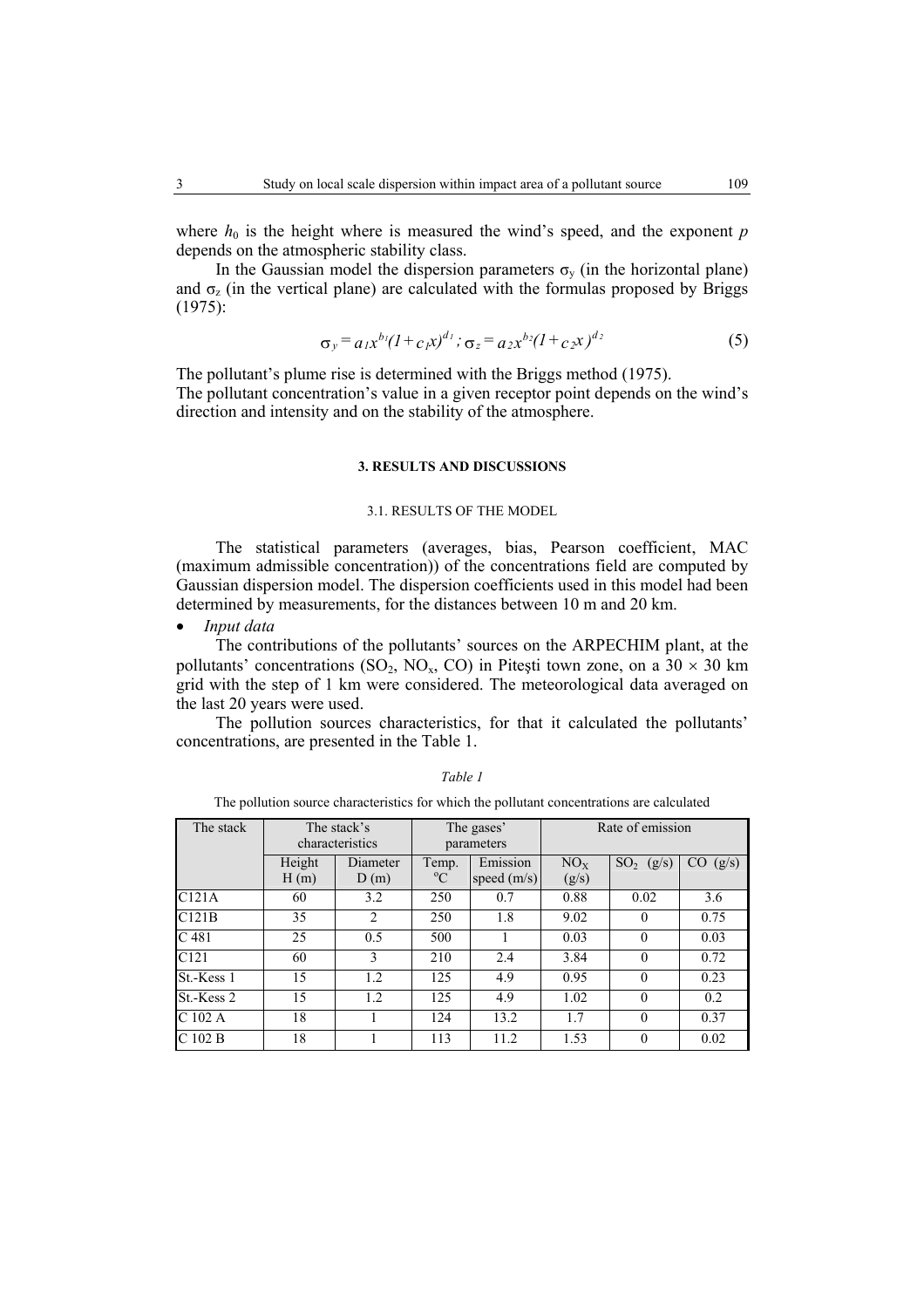| $\overline{C}$ 102 $\overline{C}$<br>18<br>145<br>11.2<br>1.76<br>$\theta$<br>1<br>C 102 D<br>18<br>207<br>1.49<br>$\theta$<br>1<br>10.4<br>$\overline{C}$ 102 E<br>18<br>$\,1$<br>12.8<br>1.95<br>119<br>0.05<br>5<br><b>HS 301C</b><br>56<br>11.65<br>26.27<br>280<br>0.6<br>5<br><b>HS 301S</b><br>56<br>61.57<br>280<br>1.1<br>46.43<br>0.3<br>P3<br>20<br>0.6<br>140<br>0.06<br>$\overline{0.3}$<br>$\overline{0}$<br>$CR$ 15/1<br>32<br>1.7<br>4.5<br>4.21<br>165<br>CR 15/2<br>$\overline{32}$<br>3.27<br>$\overline{0}$<br>1.7<br>165<br>4.6<br>CR 15/3<br>32<br>1.7<br>3.7<br>165<br>4.4<br>0.03<br>32<br>CR 15/4<br>1.7<br>$\overline{4}$<br>2.99<br>165<br>$\overline{0}$ | 0.02<br>0.02<br>0.04<br>24.07<br>50.59<br>0.4<br>0.04<br>5.04<br>8.53<br>0.02 |
|--------------------------------------------------------------------------------------------------------------------------------------------------------------------------------------------------------------------------------------------------------------------------------------------------------------------------------------------------------------------------------------------------------------------------------------------------------------------------------------------------------------------------------------------------------------------------------------------------------------------------------------------------------------------------------------|-------------------------------------------------------------------------------|
|                                                                                                                                                                                                                                                                                                                                                                                                                                                                                                                                                                                                                                                                                      |                                                                               |
|                                                                                                                                                                                                                                                                                                                                                                                                                                                                                                                                                                                                                                                                                      |                                                                               |
|                                                                                                                                                                                                                                                                                                                                                                                                                                                                                                                                                                                                                                                                                      |                                                                               |
|                                                                                                                                                                                                                                                                                                                                                                                                                                                                                                                                                                                                                                                                                      |                                                                               |
|                                                                                                                                                                                                                                                                                                                                                                                                                                                                                                                                                                                                                                                                                      |                                                                               |
|                                                                                                                                                                                                                                                                                                                                                                                                                                                                                                                                                                                                                                                                                      |                                                                               |
|                                                                                                                                                                                                                                                                                                                                                                                                                                                                                                                                                                                                                                                                                      |                                                                               |
|                                                                                                                                                                                                                                                                                                                                                                                                                                                                                                                                                                                                                                                                                      |                                                                               |
|                                                                                                                                                                                                                                                                                                                                                                                                                                                                                                                                                                                                                                                                                      |                                                                               |
|                                                                                                                                                                                                                                                                                                                                                                                                                                                                                                                                                                                                                                                                                      |                                                                               |
| $\overline{0}$<br>4.5<br>CR 15/5<br>32<br>1.7<br>$\overline{4}$<br>165                                                                                                                                                                                                                                                                                                                                                                                                                                                                                                                                                                                                               | 0.08                                                                          |
| $\overline{0}$<br>CR 15/6<br>32<br>1.7<br>4.3<br>4.81<br>165                                                                                                                                                                                                                                                                                                                                                                                                                                                                                                                                                                                                                         | 0.03                                                                          |
| $C$ 101<br>28<br>$\overline{0}$<br>$1.2\,$<br>260<br>4.5<br>1.08                                                                                                                                                                                                                                                                                                                                                                                                                                                                                                                                                                                                                     | 0.36                                                                          |
| C <sub>102</sub><br>5.3<br>26<br>$\overline{1.1}$<br>323<br>1.26<br>$\overline{0}$                                                                                                                                                                                                                                                                                                                                                                                                                                                                                                                                                                                                   | 0.39                                                                          |
| 5<br>7H1<br>24.11<br>100<br>250<br>6.04<br>1.6                                                                                                                                                                                                                                                                                                                                                                                                                                                                                                                                                                                                                                       | 0.63                                                                          |
| 5<br>5.62<br>7H <sub>2</sub><br>100<br>250<br>28.36<br>1.6                                                                                                                                                                                                                                                                                                                                                                                                                                                                                                                                                                                                                           | 0.07                                                                          |
| 5<br>8H1<br>8.74<br>100<br>250<br>40.3<br>1.6                                                                                                                                                                                                                                                                                                                                                                                                                                                                                                                                                                                                                                        | 1.91                                                                          |
| 5<br>6.79<br>9H1<br>$\overline{100}$<br>250<br>56.42<br>1.6                                                                                                                                                                                                                                                                                                                                                                                                                                                                                                                                                                                                                          | 4.31                                                                          |
| 1.9<br>375<br>0.39<br>10H1<br>40<br>0.7<br>0.08                                                                                                                                                                                                                                                                                                                                                                                                                                                                                                                                                                                                                                      | 0.88                                                                          |
| 0.7<br>0.22<br>0.23<br>10H <sub>2</sub><br>40<br>1.4<br>363                                                                                                                                                                                                                                                                                                                                                                                                                                                                                                                                                                                                                          | 0.03                                                                          |
| 16H1<br>2.7<br>0.7<br>0.82<br>40<br>336<br>0.9                                                                                                                                                                                                                                                                                                                                                                                                                                                                                                                                                                                                                                       | 0.29                                                                          |
| 16H <sub>2</sub><br>40<br>1.7<br>238<br>0.4<br>0.73<br>1.6                                                                                                                                                                                                                                                                                                                                                                                                                                                                                                                                                                                                                           | 0.79                                                                          |
| 2.9<br>250<br>73.75<br>CO Boyler<br>60<br>$\overline{7.1}$<br>9.66                                                                                                                                                                                                                                                                                                                                                                                                                                                                                                                                                                                                                   | 3.89                                                                          |
| $\overline{3.6}$<br>145.87<br>FH <sub>3</sub><br>70<br>150<br>0.8<br>1.67                                                                                                                                                                                                                                                                                                                                                                                                                                                                                                                                                                                                            | 13.15                                                                         |
| 110C1<br>25<br>$\overline{7}$<br>0.23<br>0.6<br>380<br>$\mathbf{0}$                                                                                                                                                                                                                                                                                                                                                                                                                                                                                                                                                                                                                  | 0.76                                                                          |
| 19H1<br>19<br>0.7<br>0.5<br>0.03<br>$\theta$<br>143                                                                                                                                                                                                                                                                                                                                                                                                                                                                                                                                                                                                                                  | $0.08\,$                                                                      |
| 31<br>1.3<br>1.5<br>0.15<br>22H1<br>230<br>1.03                                                                                                                                                                                                                                                                                                                                                                                                                                                                                                                                                                                                                                      | 0.29                                                                          |
| 80<br>1.1<br>150<br>2.1<br>0.13<br>66.73<br><b>Bitumen</b>                                                                                                                                                                                                                                                                                                                                                                                                                                                                                                                                                                                                                           | 1.87                                                                          |
| 80<br>$\overline{6}$<br>0.5<br>8.4<br>47.47<br>Babcock 1<br>210                                                                                                                                                                                                                                                                                                                                                                                                                                                                                                                                                                                                                      | 0.89                                                                          |
| $\overline{2.2}$<br>80<br>6<br>210<br>36.52<br>145.48<br>Babcock 2                                                                                                                                                                                                                                                                                                                                                                                                                                                                                                                                                                                                                   | 0.12                                                                          |
| 2.2<br>80<br>$\overline{6}$<br>210<br>33.15<br>144.19<br>Babcock 3                                                                                                                                                                                                                                                                                                                                                                                                                                                                                                                                                                                                                   | 1.23                                                                          |
| 80<br>$\overline{6}$<br>2.2<br>27.7<br>Babcock 4<br>210<br>32.17                                                                                                                                                                                                                                                                                                                                                                                                                                                                                                                                                                                                                     | 1.65                                                                          |
| 6<br>80<br>2.2<br>Babcock 5<br>210<br>33.03<br>142.6                                                                                                                                                                                                                                                                                                                                                                                                                                                                                                                                                                                                                                 | 1.53                                                                          |

The values presented as emission debits represent average values measured at stacks during year 2001. It was considered that the sources had a continuous and constant emission along the 2001-year, equal to the emission debit's average value.

The dominant wind direction in Piteşti town zone is NW, along to the Argeş river.

## • *Annual mean concentrations*

The  $SO_2$ ,  $NO_x$  and  $CO$  concentration values obtained by using the climatological model show (Table 2):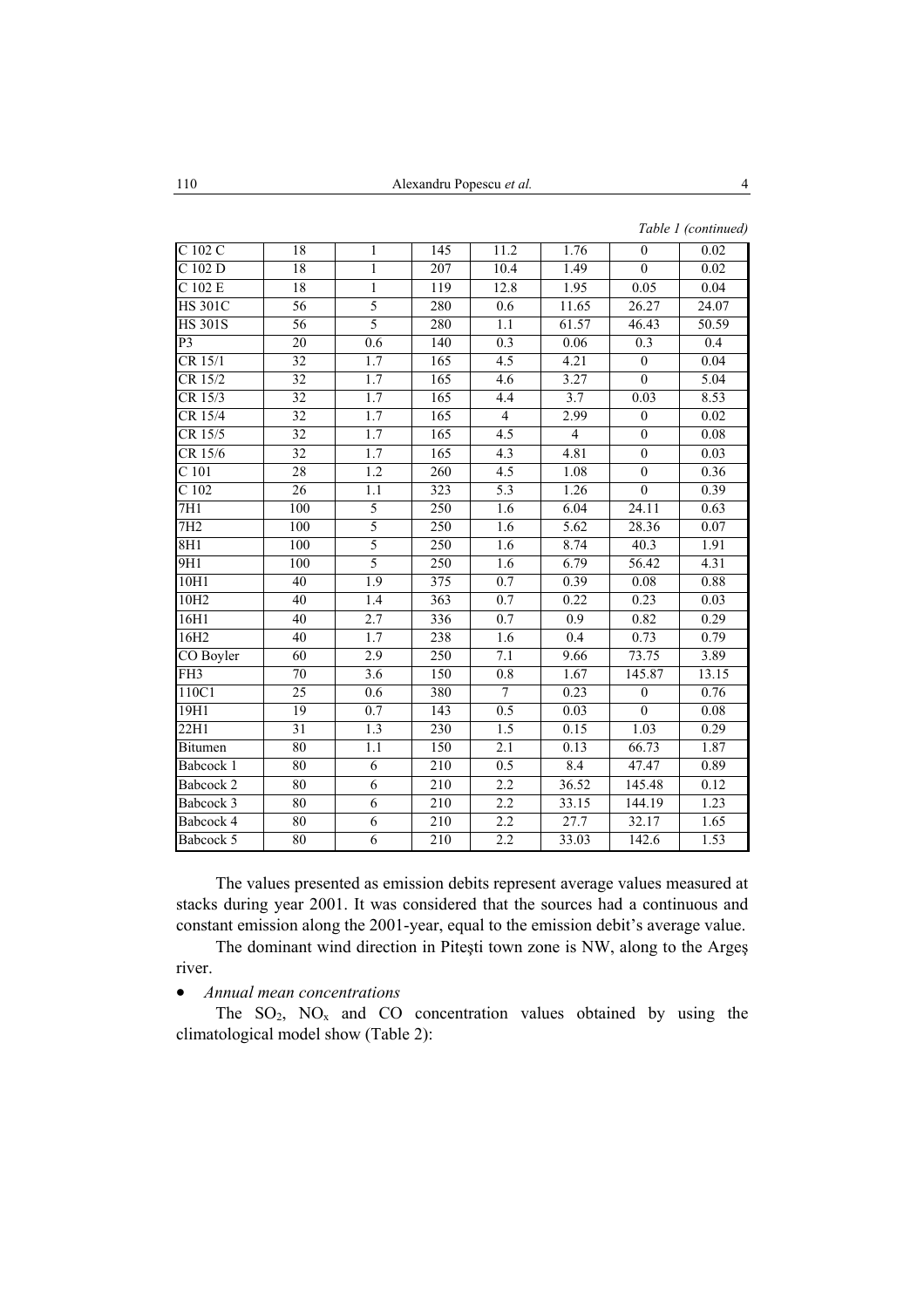– for  $SO_2$ , the maximum admissible concentration (MAC) for 30 minutes is 750  $\mu$ g/m<sup>3</sup>, and annual MAC is 60  $\mu$ g/m<sup>3</sup>. In Fig. 1 is presented the annual mean concentrations distribution for  $SO_2$ . The annual maximum concentration's value is 68.9  $\mu$ g/m<sup>3</sup> in the vicinity of the Arpechim plant. The SO<sub>2</sub> concentrations from nearby localities of Arpechim plant are between 0 and 40.6  $\mu$ g/m<sup>3</sup> in Oarja village's north; the annual MAC isn't exceeded in any locality near Arpechim;



Fig. 1 – The spatial distribution of the  $SO_2$  pollutant concentrations.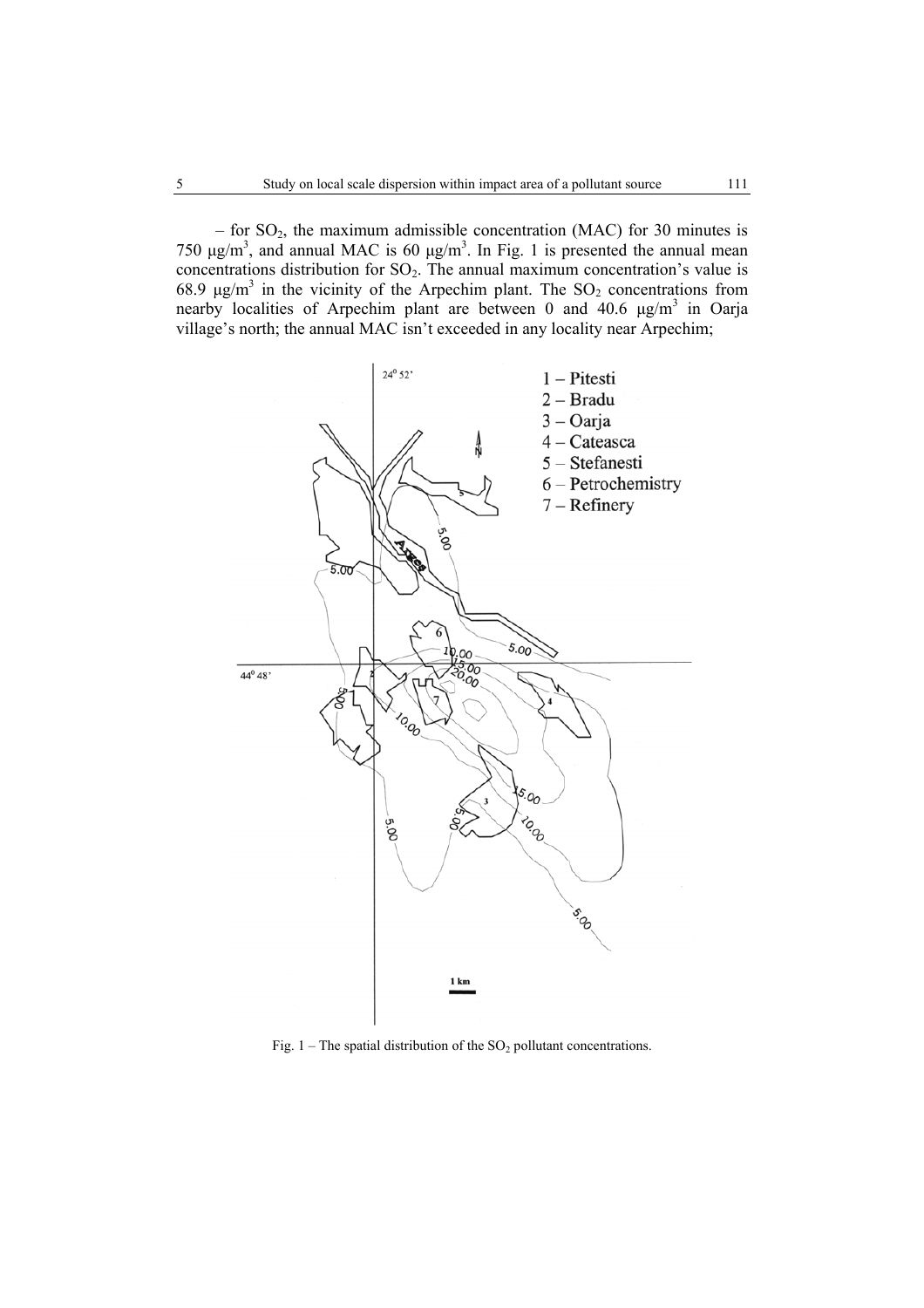– the maximum admissible concentration (MAC) for 30 minutes for  $NO<sub>x</sub>$  is 300  $\mu$ g/m<sup>3</sup>, and the annual MAC is 40  $\mu$ g/m<sup>3</sup>. In Fig. 2 is shown the annual average concentrations' distribution for  $NO<sub>x</sub>$ . The annual maximum concentration's value is 27.5  $\mu$ g/m<sup>3</sup> also obtained near the Arpechim plant. The NO<sub>x</sub> concentrations from nearby localities of Arpechim plant are between 0 and 20  $\mu$ g/m<sup>3</sup> in the Căteasca village's west. The annual MAC isn't exceeded in any locality near Arpechim.



Fig. 2 – The spatial distribution of the  $NO<sub>x</sub>$  pollutant concentrations.

For CO doesn't exist an annual MAC, and MAC for 30 minutes is  $6000 \mu g/m^3$ .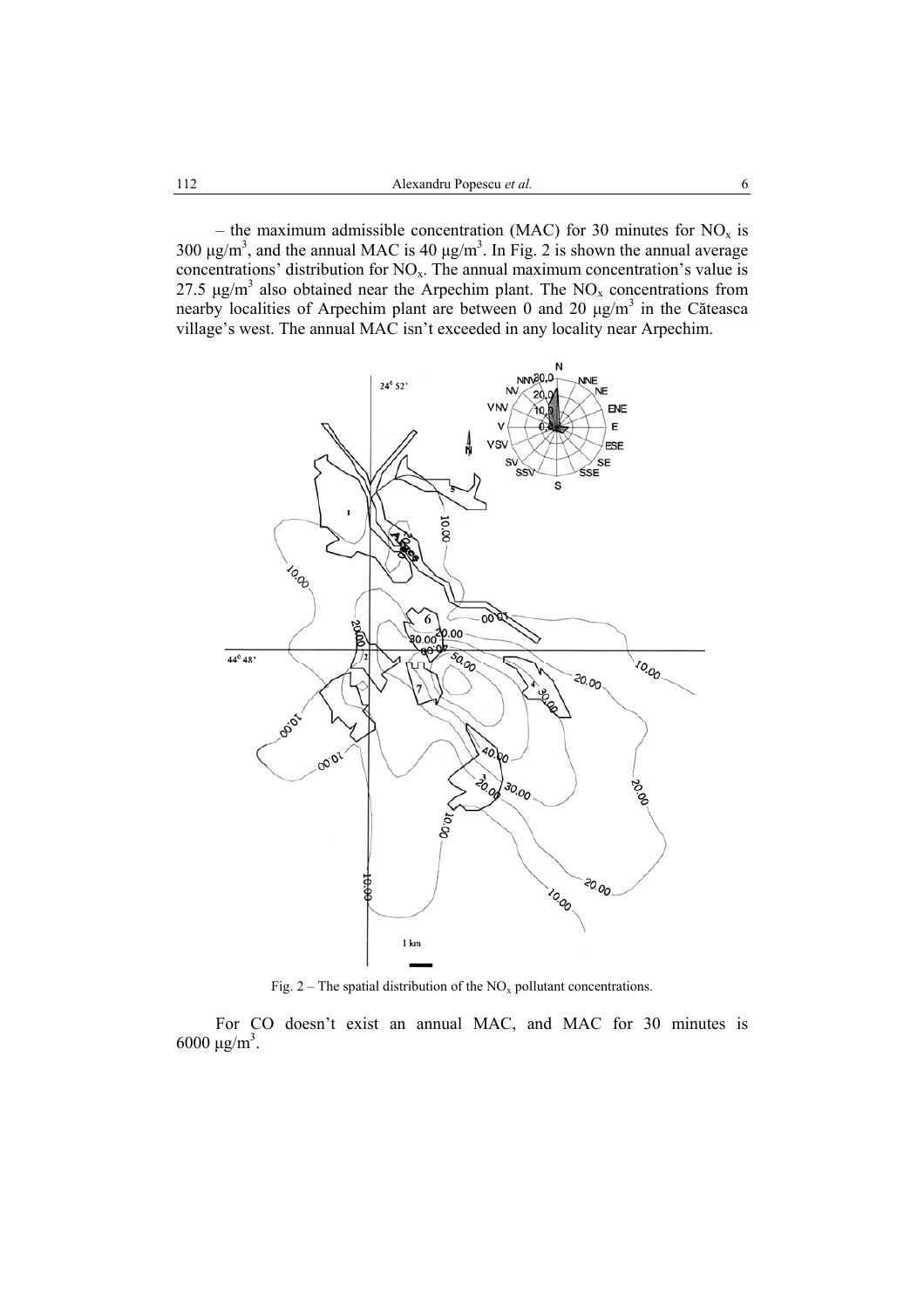Fig. 3 shows the annual average concentrations distribution for CO. This concentration's maximum value is  $14.4 \mu g/m<sup>3</sup>$ , obtained in near the Arpechim plant. The CO concentrations from nearby localities of Arpechim plant are between  $\overline{0}$  and 10  $\mu$ g/m<sup>3</sup> in the Căteasca village's west. The annual MAC isn't exceeded in any locality near Arpechim.



Fig. 3 – The spatial distribution of the CO pollutant concentrations.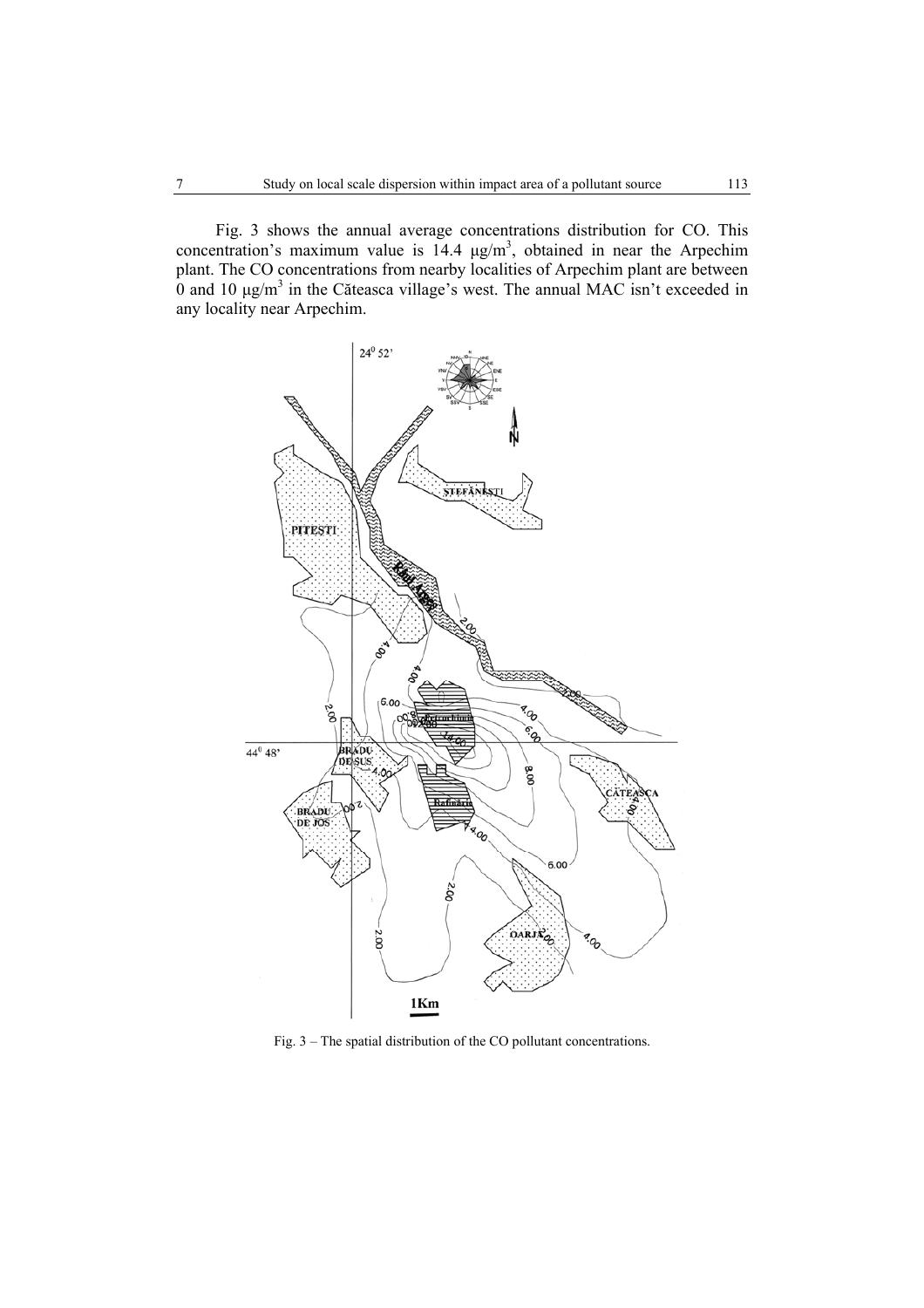## 3.2. THE MEASURED CONCENTRATION VALUES OF THE POLLUTANTS

During year 2001 it was performed measurements of the concentration pollutants around the Arpechim plant. The annual mean values of concentrations are presented in Table 3 for Oarja, Prundu and Bradu.

|--|--|

#### The annual computed concentration values of pollutants

| Site   | $SO_2$ [µg/m <sup>3</sup> ] | $NO_x [\mu g/m^3]$ |
|--------|-----------------------------|--------------------|
| Oarja  | $42.6 \pm 1.2$              | $22.1 \pm 1.7$     |
| Bradu  | $28.9 \pm 1.4$              | $14.1 \pm 0.6$     |
| Prundu | $50.6 \pm 3.1$              | $19.7 \pm 0.7$     |

### *Table 3*

The annual measured concentration values of pollutants

|                           | $SO_2$ [µg/m <sup>3</sup> ] | $NO_x [\mu g/m^3]$ | CO $[\mu g/m^3]$ |
|---------------------------|-----------------------------|--------------------|------------------|
| Annual MAC                | 60                          | 40                 |                  |
| Range of estimated values | $0 - 68.9$                  | $0 - 27.5$         | $0 - 14.4$       |
| Oarja                     | 40.6                        | 18.5               | 4.4              |
| <b>Bradu</b>              | 28.9                        | 12.8               | 5.2              |
| Prundu                    | 17.9                        | 8.3                | 4.2              |

In Fig. 4 are presented the  $SO<sub>2</sub>$  measured values' histograms in the Oarja and Bradu villages and in the Prundu district (the nearest by Arpechim) from Piteşti.

The measured average concentration in the Oarja village is 42.6  $\mu$ g/m<sup>3</sup>, in Bradu village is 28.9  $\mu$ g/m<sup>3</sup>, and in Prundu – Pitești is 50.6  $\mu$ g/m<sup>3</sup>.

In Fig. 5 are presented the  $NO<sub>x</sub>$  measured values' histograms in the Oarja and Bradu villages and in the Prundu district.

The measured average concentration in the Oarja village is 22.1  $\mu$ g/m<sup>3</sup>, in Bradu village is 14.1  $\mu$ g/m<sup>3</sup>, and in Prundu – Pitești is 19.7  $\mu$ g/m<sup>3</sup>.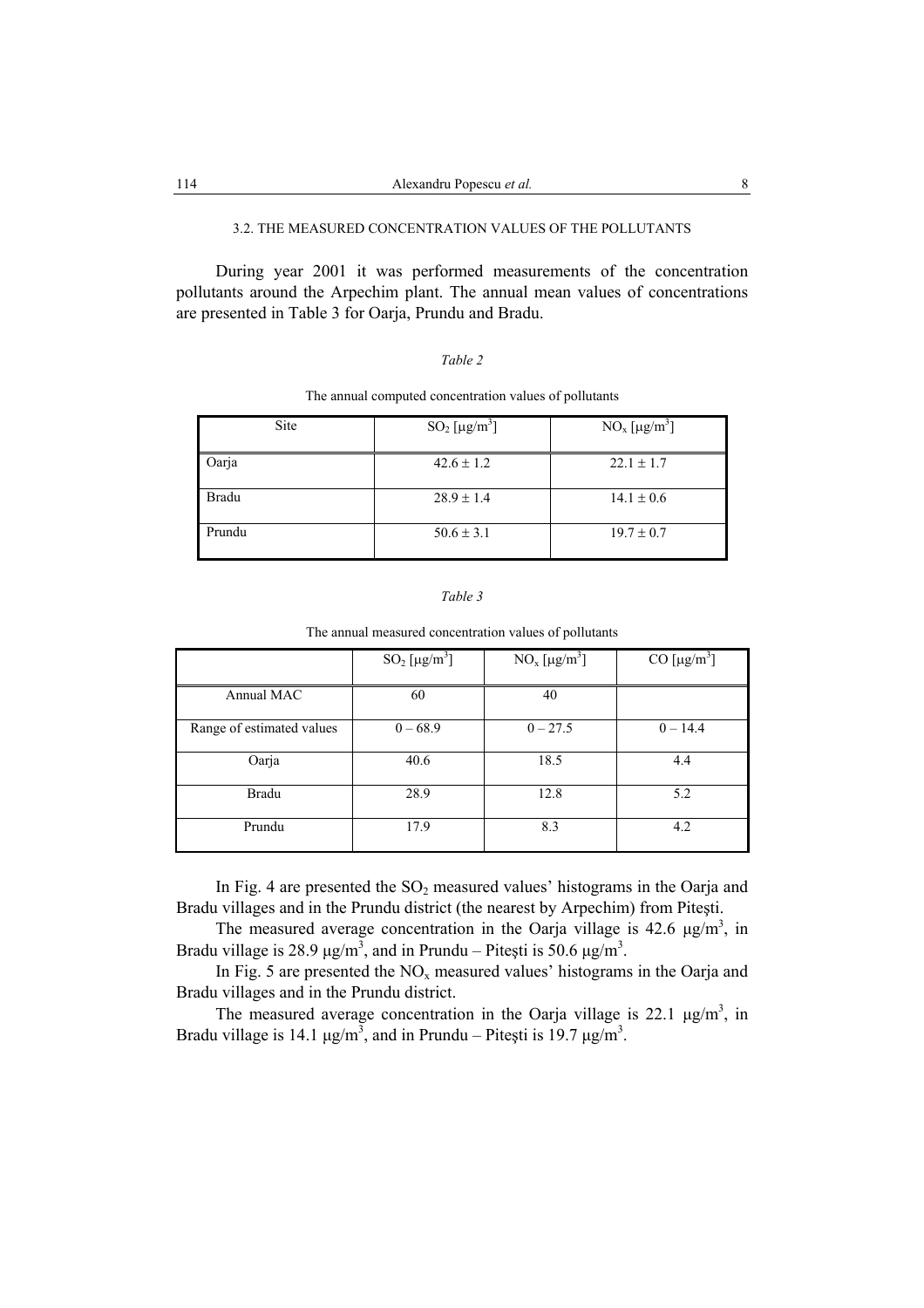

Fig.  $4 -$ The SO<sub>2</sub> measured values' histograms in the Oarja and Bradu villages and in the Prundu district (the nearest by Arpechim) from Piteşti.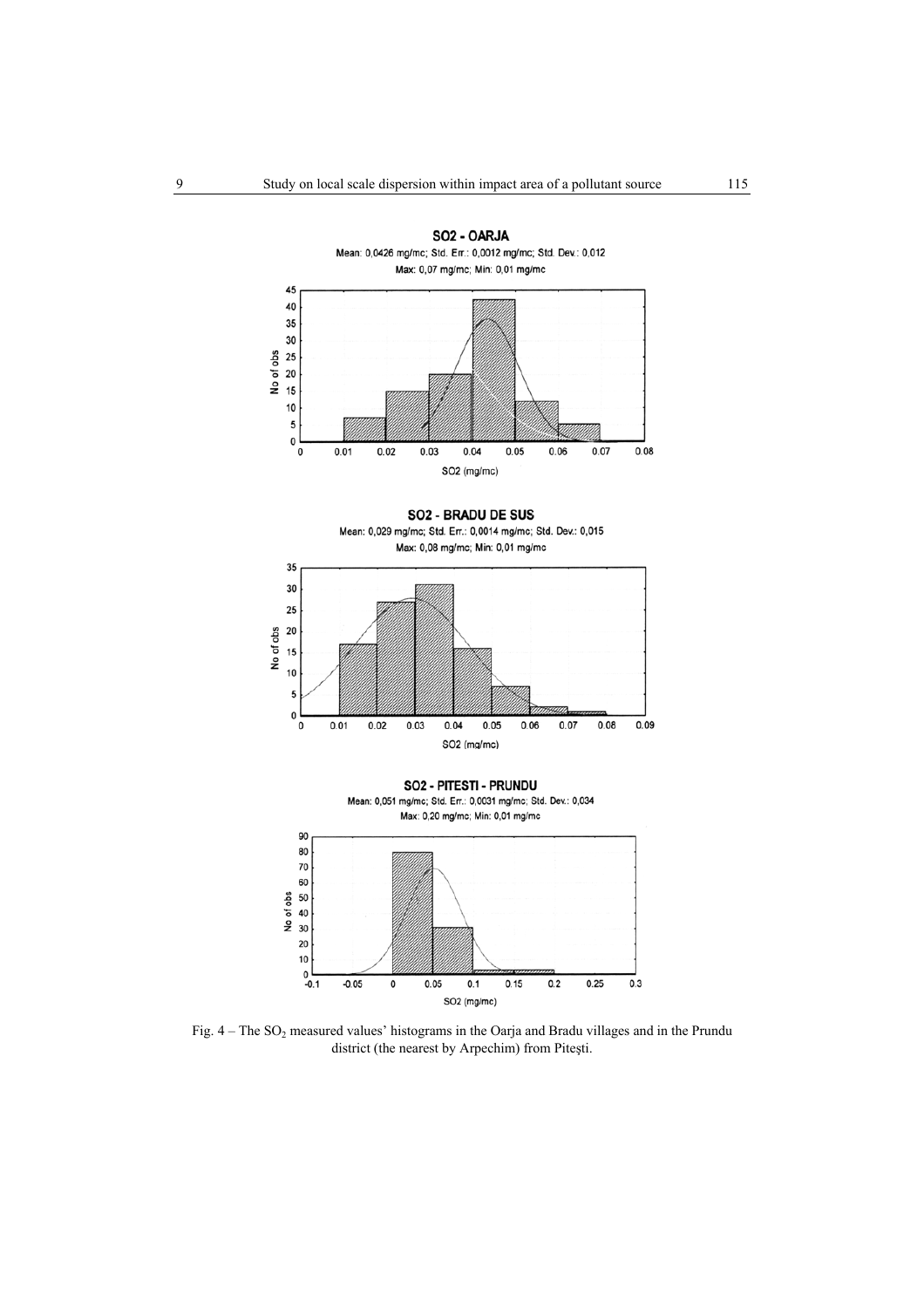

Fig. 5 – The NO<sub>2</sub> measured values' histograms in the Oarja and Bradu villages and in the Prundu district (the nearest by Arpechim) from Piteşti.